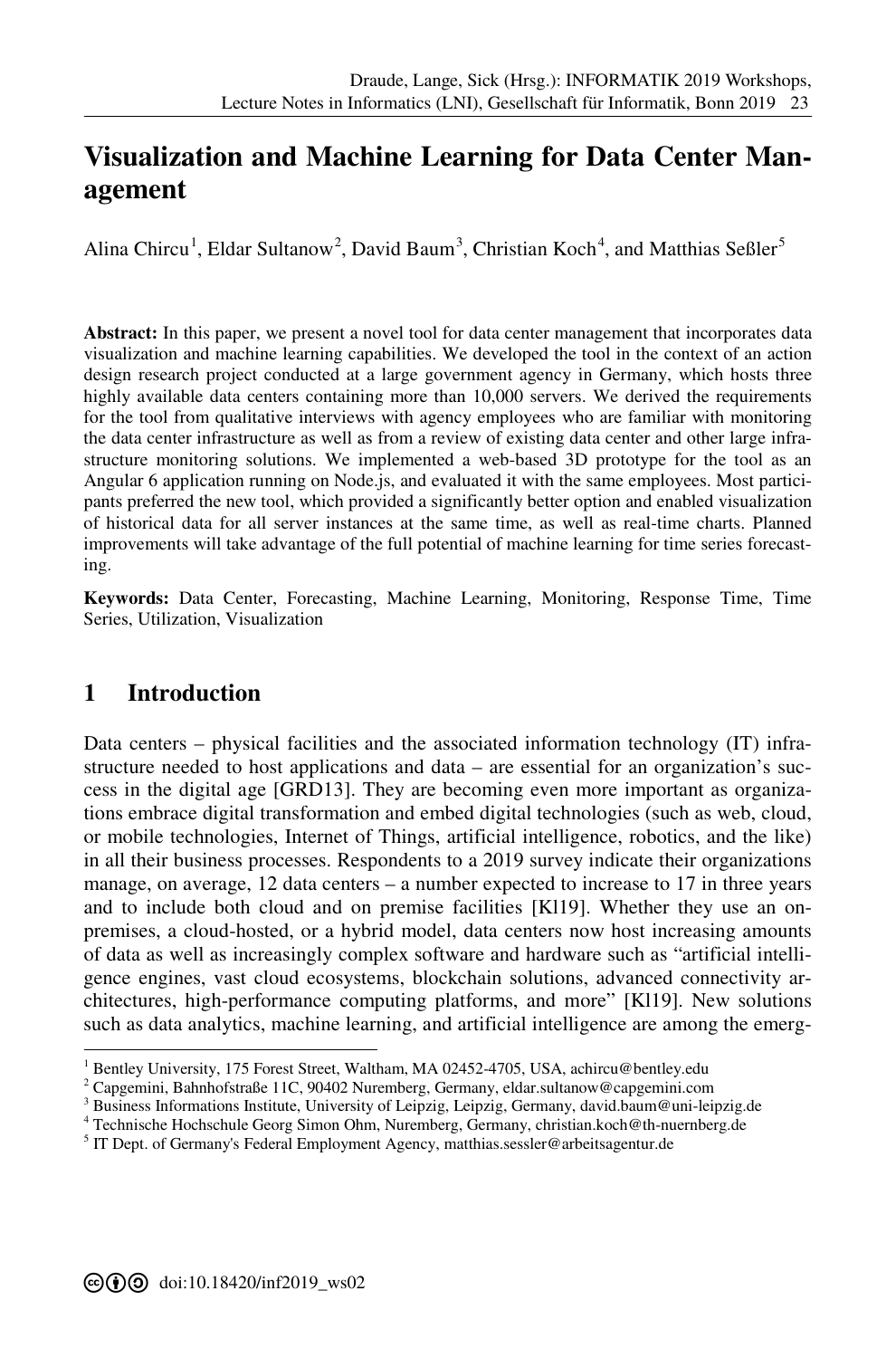ing innovations [GRD13, Kl19] that can help ensure operational efficiency, service reliability, and security of data and applications in the increasingly complex data center environment.

In this paper, we present a novel tool for data center management that incorporates data visualization and machine learning capabilities. We developed the tool in the context of an action design research [Se11] project conducted at Germany's Federal Employment Agency (thereafter referred to as FEA). FEA manages a network of branch offices and local agencies in order to provide services to individuals and firms in a timely and efficient manner. Its employees use more than a hundred applications, accessed through 170,000 devices. Furthermore, millions of citizens use its online portal. The functionality of the provided software is implemented by a myriad of interconnected services, hosted in three highly available data centers comprising more than 10,000 servers altogether. The complexity of the environment and the high criticality of the services require extensive and efficient monitoring. This includes identification of abnormal behavior of any server at runtime (including temporal and recurring patterns) such as a failure of the system or a malfunction that will lead to a system failure. Thus, quick and early detection of abnormal behavior is critical. FEA's existing data center monitoring tool is designed for manual data analysis (drill-ups, drill-down, zooming into parts of data that seems to be abnormal based on peaks or dips in the data). In order to fix the issue it has to be classified (e.g. large response times, huge number of requests, connection pool, huge number of threads, huge number of failures, etc.) and the affected servers or clusters have to be localized in order to know which servers need maintenance. The new tool presented in this paper supports the user in detecting abnormal behavior, in classifying and localizing the issue, and in predicting future behavior.

This paper is organized as follows. Section 2 summarizes related work that is important for the development of our proposed tool. Section 3 briefly reviews the action design research methodology used in this research project. Section 4 presents the details of the new data center management tool – including gathering requirements from users, developing the tool, and evaluating it. Finally, Section 5 presents conclusions, limitations and future research directions.

## **2 Related work**

As the importance of data centers for today's businesses has been increasing, researchers and practitioners alike started investigating data center management challenges and corresponding solutions [Mo05]. The research in this area recognizes the unique nature of data centers, which requires managers to consider both traditional IT problems such as performance monitoring, server management, and security, as well as facilities-related problems related to power consumption and temperature management [Mo05]. As a solution to data center complexity and fragmentation of operations, tools, and information, data center infrastructure management tools emerged as a way to better measure,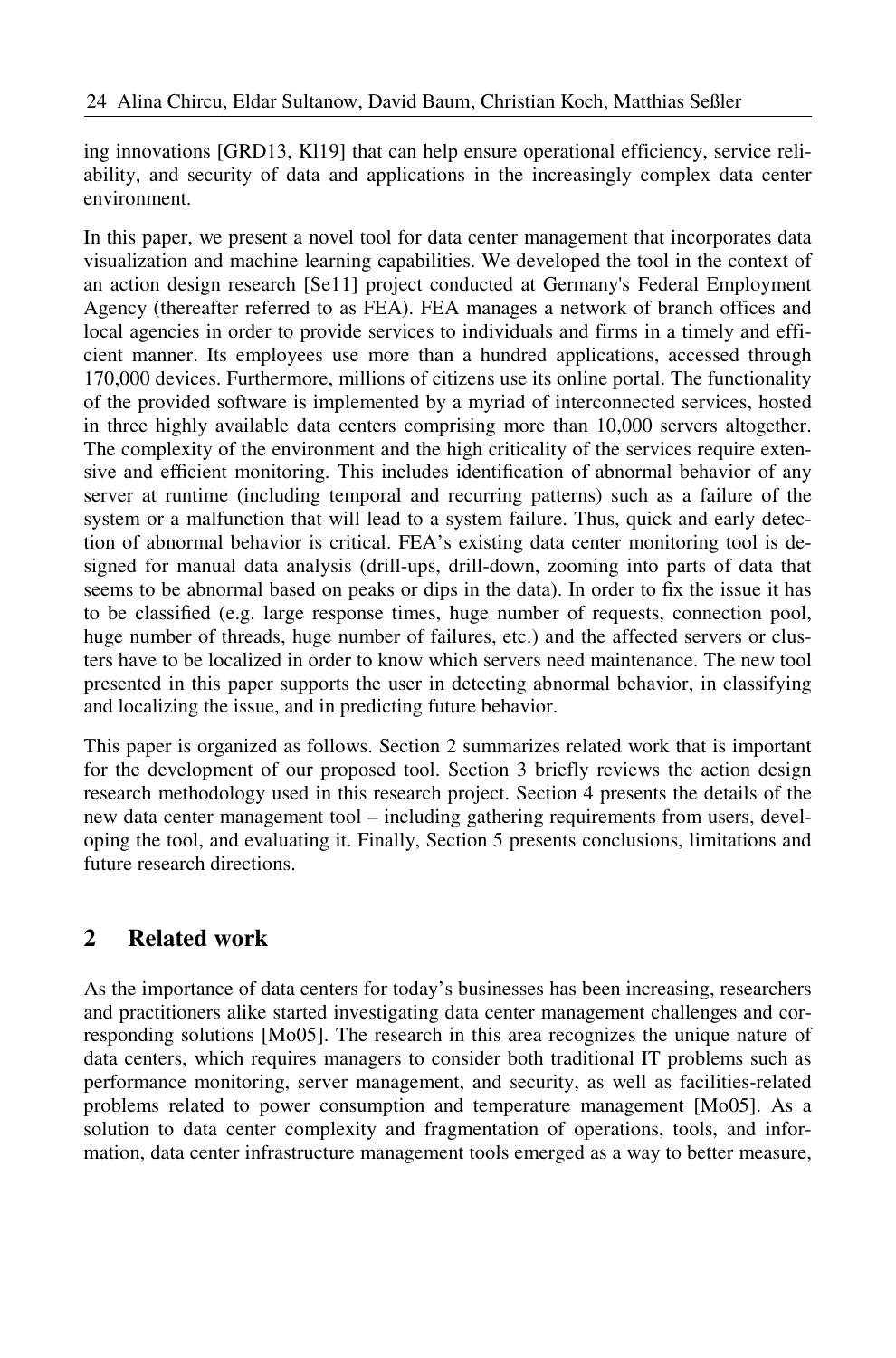monitor, manage and control data center capacity, service delivery, resources, and assets [GRD13]. Analytics, machine learning and artificial intelligence are emerging as key solutions for data center operation management [GRD13, Kl19, LBB18, Mo05]. For example these methods can help better manage service delivery (analyzing and predicting downtime and performance, conducting root cause analysis, and designing resilience in case of outages) [GRD13] or power consumption and cooling costs given a specific workload [Mo05]. In particular, machine learning has been used to predict resource utilization, quality of service (response time), and workloads and to help automatic job and resource allocation [Be13].

The need for visualizing the load and status of a data center has been recognized and dealt with in a limited number of research papers so far. For example, Fisher et al. provide a solution called "Visual-I" for visualizing the status of networks and applications residing in a large data center [Fi08]. The system, developed based on requirements collected during a case study, allows "human users to rapidly assess the health of the system – quickly identifying problems that span across components and solving problems that challenge fully autonomic and machine-learning based management systems" [Fi08]. In addition, several US patents have been submitted for methods to visualize the health of data center objects [WB06] or to analyze capacity and load in a data center [BMS06].

Despite these developments, the visualization of large infrastructures such as data centers remains challenging. Established visualization, analytics and monitoring frameworks such as Elastic Stack (including Elasticsearch, Logstash, and Kibana), Grafana, and Graphite, as well as services or service platforms such as AppDynamics, Dynatrace, and New Relic rely on two-dimensional visualizations, which are not very useful due to the complexity of the data center infrastructure. A small number of papers focus on threedimensional (3D) visualizations of infrastructure status and events. For example, Taylor, Brooks and McHugh present a 3D-capable visualization tool that shows "historical network flow data per port of an individual host machine or subnet on a network over time" [TBM08]. In a related domain, researchers have developed solutions for visualizing the structure of very large software systems – for example using the city metaphor [We10] and the recursive disk metaphor [MZ15]. Schilbach extends the recursive disk metaphor by using animation to visualize runtime behavior of software systems [Sc18]. Similar modifications are applied to the city metaphor to visualize performance data in real time [Og17]. However, a solution for three-dimensionally visualizing the load of servers that reside in a data center, grouped in clusters and by specialized function, does not yet exist. We describe the development of such a solution in this paper.

Another relevant area for developing visualization solutions is enterprise architecture (EA), which represents "the organizing logic for core business processes and IT infrastructure reflecting the standardization and integration of a company's operating model" [RWR06]. The EA concept is important because it focuses on models that include both the business logic and the technology details, as well as, in some cases, other organizational elements such as the organization structure and human actors and their roles, not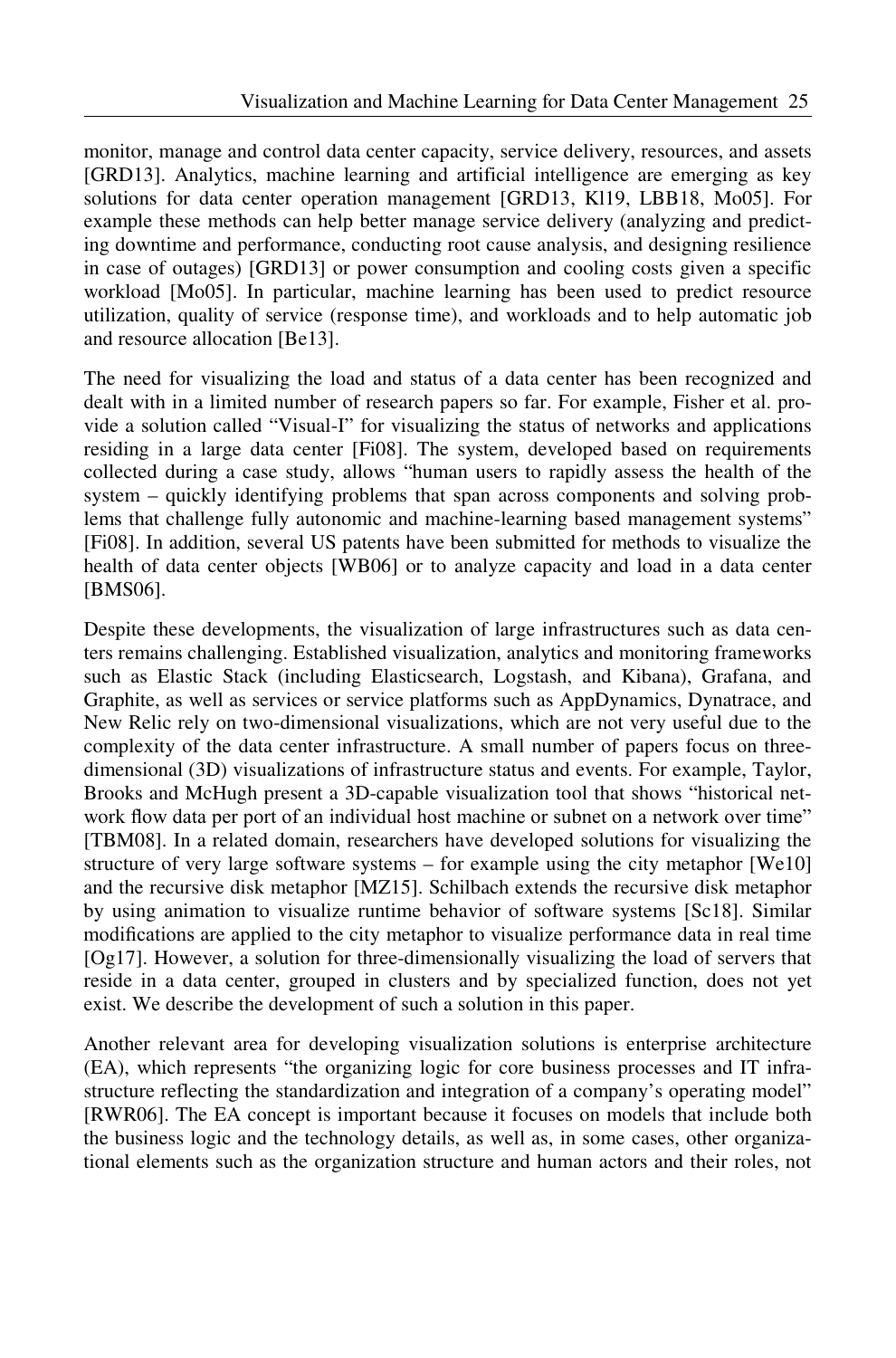just the technology details. The study of EA has become more popular in recent years [BS16, BSC17, BSC18] as EA is becoming increasingly relevant in our todays agile world [BSC18]. EA is not only relevant for research, but also for practice [BSC17], since it helps create architectural templates, called reference architectures (RA), for various industry domains such as the aviation industry, the maritime industry, the telecommunications industry, the pharmaceutical, life science and healthcare industries, and others [BS16, BSC17, BSC18]. In particular, EA can help create business analytics and data science RAs [BS16, BSC18]. In this paper, we use the EA concepts in a concrete case and describe the resulting RA.

## **3 Methodology**

This paper employs an action design research (ADR) methodology, which is appropriate for building and evaluating IT artifacts [Se11]. ADR is based on both action research [Ba97, BM04] and design science research [Se11, VKP04] as follows. Action research is a methodology used for diagnosing and solving real-world problems faced by organizations, implementing changes, evaluating them, and learning from the process [Ba97, BM04]. Action research relies on an iterative process that links theory and practice and supports collaboration between and learning by practitioners and researchers [Ba97, BM04, Se11]. Design science research is a methodology for designing, building and evaluating IT artifacts and developing design principles [Se11, VKP04]. ADR combines these two methodologies in a research process consisting of several phases: (1) problem formulation (based on theory and practice), (2) building, intervention and evaluation of the IT artifact in a specific organizational context (with the corresponding context influences and related interactions between researchers and practitioners), (3) reflection and learning (based on actions taken in previous phases), and (4) formalization of learning (through generalized outcomes). While the formalization of learning phase has to happen at the end of the research process, the first two phases of the ADR process can be repeated as needed in order to improve the IT artifact, and reflection and learning can happen after each one of the preceding stages as well [Se11].

In this paper, we report on phases 1-3 of the ADR process we conducted for developing a novel tool for monitoring and visualizing data center metrics. As our IT artifact development work is ongoing, we anticipate adding more functionality and conducting several more iterations of building, intervention and evaluation, followed by reflection and learning, before we can draw final generalized outcomes and conclude the process.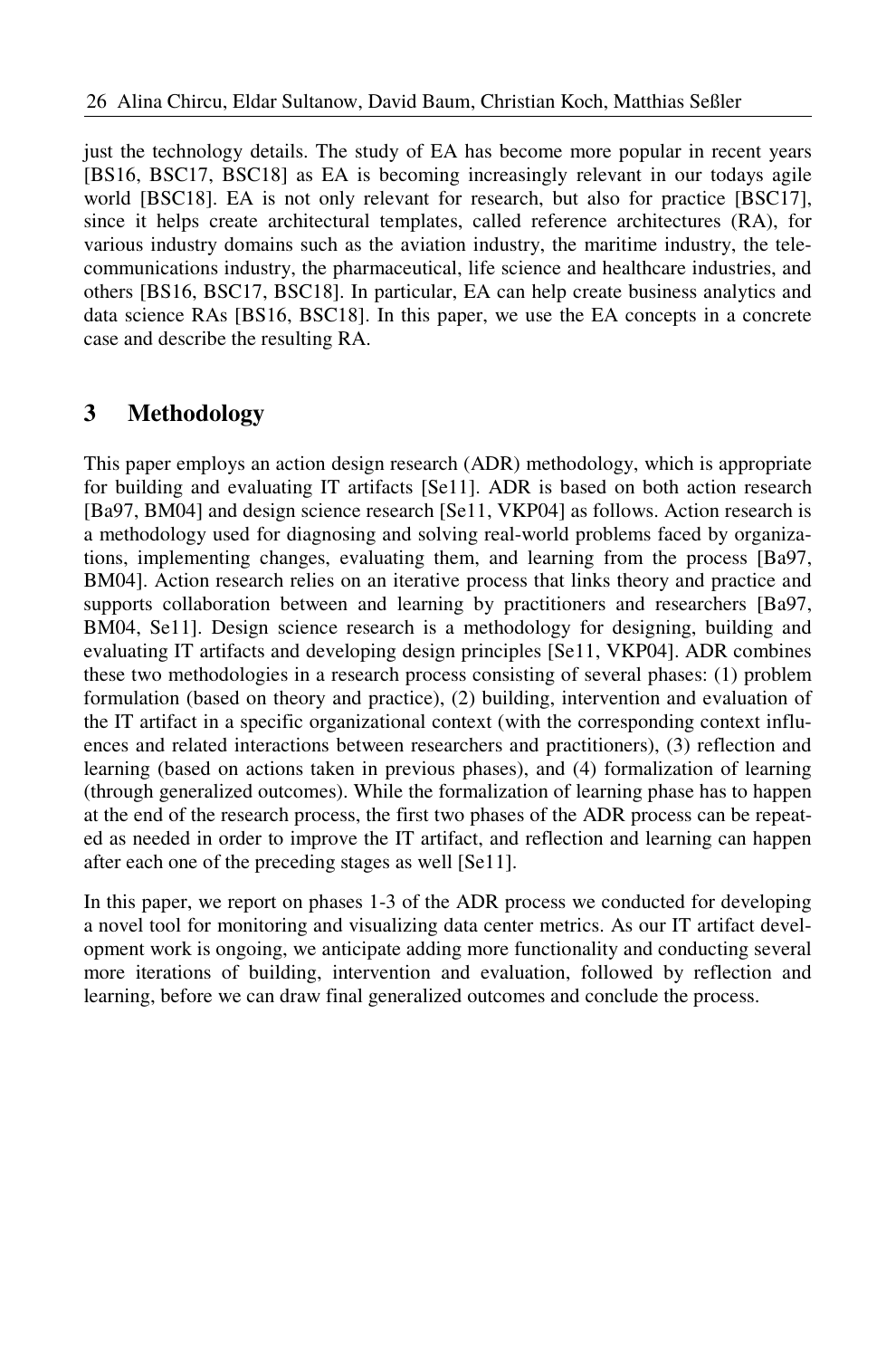## **4 Developing the data center monitoring tool**

#### **4.1 Understanding the requirements**

As described in the introduction, the infrastructure of the organization we study, FEA, consists of three data centers with over 10,000 servers. Each data center encompasses various clusters, which in turn contain many servers. Each server has several runtime metrics (including response time, number of requests, connection pool, number of threads, number of failures, etc.). To monitor these metrics, the data center operations department uses a manual analysis tool (see Figure 1) five to six times a week. If ad-hoc requests are made (such as "our application or service is too slow"), the operations team uses the tool more often. However, the existing tool does not provide the capability to monitor all this information at the same time.

| type: wis.pfcr.AND diskip true.AND away-10                                        |                                                                          |                                                                                     |                    |                    |  |                                               |           |                        |                  | <b>Clear Libria Diary Synces</b> Q |
|-----------------------------------------------------------------------------------|--------------------------------------------------------------------------|-------------------------------------------------------------------------------------|--------------------|--------------------|--|-----------------------------------------------|-----------|------------------------|------------------|------------------------------------|
|                                                                                   |                                                                          |                                                                                     |                    |                    |  |                                               |           |                        |                  |                                    |
| ups! all mitalwert der Artikortzais                                               | out studentime.                                                          |                                                                                     |                    |                    |  | cost_ph_lab-service                           |           |                        |                  |                                    |
| Mittebuert der Antwortzeit über gesamte Auswahl.                                  | <b>Werfahren!</b>                                                        |                                                                                     | <b>FIC: County</b> | Mittelssert AINZ ( |  | Service 2                                     |           | Cit Provi in           | Courst -         | Mittiebeert AWZ :                  |
| Sark, shurle, ang, C                                                              | <b>STAR</b>                                                              | in.                                                                                 | 19,948.609         | 14,508             |  | Anderson Commercial                           |           | $\overline{a}$         | 9.419.560        | 6.826                              |
|                                                                                   | <b>SAFE</b>                                                              | ×                                                                                   | 12,413,036 63,009  |                    |  | <b>Received Contrast</b>                      |           | $\overline{a}$         | 9,532,179        | 20,891                             |
|                                                                                   | Senior                                                                   | $=$                                                                                 | 2,217,617          | 6.195              |  | Sydneylands                                   |           | $\sim$                 | 7,121,052        | 27.116                             |
| Rousse not do 506 Nuter/Centered<br>TO STORE                                      | <b><i>INSTRUCTS</i></b>                                                  | $\sim$                                                                              | 2149.027           | 43,098             |  | <b>Business Factor</b><br>A ABCHINE CORPORATI |           | c                      | 3.587.224        | 45,749                             |
|                                                                                   | <b>ATA</b>                                                               | $\sim$                                                                              | 1.681.181          | 48, 853            |  |                                               |           | c.                     | 2.057.041        | 168,708                            |
|                                                                                   | <b>SERVICE</b>                                                           | ×                                                                                   | 1,616.747          | 20.251             |  | Terminiche                                    | $\sim$    | 2.957.647              | 4.995            |                                    |
|                                                                                   | <b>HATCH</b>                                                             | $\sim$                                                                              | 1514,503           | 836                |  | Vaccasion in a c.                             |           |                        | 2.070.913        | 21,208                             |
|                                                                                   | <b>SALES</b>                                                             | in.                                                                                 | 1,506,574          | 262.37             |  | Since you want you has tried                  |           | $\alpha$               | 1,506,574        | 262.37                             |
| <b>SHOP</b><br>to to.<br>unit:<br>1.00<br>1201<br><b>SOME</b><br>14:30<br>take in | <b>SHOW:</b><br>$-0.00$<br>1691<br>2218                                  | $\mathcal{C}^{(1)}$                                                                 | 1141 011           | on noo             |  | Science and Company                           |           | $\sim$                 | <b>A galance</b> | 0.011                              |
|                                                                                   |                                                                          |                                                                                     |                    |                    |  |                                               |           |                        |                  |                                    |
| yes), an one are 7                                                                | ups1_gh_tel-metroda                                                      |                                                                                     |                    |                    |  |                                               |           |                        |                  |                                    |
| to When you are a stable to interferential                                        | SOA-Methode /                                                            |                                                                                     |                    |                    |  | P/C H                                         | Count in  | 93th percentile of and |                  | Average and                        |
| <b>R</b> ECTION<br>at #1-145pm<br>American Child<br>×                             |                                                                          | promoted mark twist concerns a century.                                             |                    |                    |  | $\mathcal{L}$                                 | 6,667,884 |                        |                  | 1,951                              |
|                                                                                   |                                                                          | proved individuals to an illustration of the control of                             |                    |                    |  | $\epsilon$                                    | 6,399,908 | $52^{\circ}$           |                  | 25,444                             |
|                                                                                   |                                                                          | personal addition per service to part                                               |                    |                    |  | ٠.                                            | 3,370,863 | 12.4                   |                  | 20417                              |
|                                                                                   | percentakan Military management with winds                               |                                                                                     |                    |                    |  | $\sim$                                        | 6022017   | $^{12}$                |                  | $-0.022$                           |
|                                                                                   | percent did by I don't get look de troisint                              |                                                                                     |                    |                    |  | $\circ$                                       | 1,909,238 | $^{12}$                |                  | 19.642                             |
| 12/07<br>193 99<br><b>TWIT</b><br>tems<br><b>DECK</b><br>11:00<br>1400<br>$-4.09$ | Térit<br>zem<br><b>THE</b>                                               | personal distributions extend the collect                                           |                    |                    |  | ÷                                             | 1,008.347 | 17                     |                  | 52.057                             |
|                                                                                   | centered book like                                                       |                                                                                     |                    |                    |  | $\sim$                                        | 2,867,323 | T54 944                |                  | 168,708                            |
| nost jet Aspati der Tremaktonen                                                   |                                                                          | personality and EL SummerFucture                                                    |                    |                    |  | c.                                            | 1,357,117 | 18.049                 |                  | 22166                              |
| Anzahl der Transaktionen pro Zeit                                                 | permetring ATA, Newman California                                        |                                                                                     |                    |                    |  | $\sim$                                        | 1,156,002 | $\mathbf{r}$           |                  | 4.534                              |
|                                                                                   | Robinskak                                                                |                                                                                     |                    |                    |  | $\sim$                                        | 693,993   | $\mathbf{g}$           |                  | 4545                               |
| كي سجى بنابى بى البيت                                                             | <b><i><u>Andrometers</u></i></b>                                         |                                                                                     |                    |                    |  | $\sim$                                        | 623,533   | 22.7                   |                  | 27.24                              |
|                                                                                   | percent did from the lot is tried for related                            |                                                                                     |                    |                    |  | $\circ$                                       | 1214.454  | 28                     |                  | 19.461                             |
| <b>CROSSING</b><br>20000 Court at SOUNDATE animals                                | personal de un environ estados es                                        |                                                                                     |                    |                    |  | ×                                             | 16244     | 68                     |                  | 53,688                             |
| <b>MATTING</b><br>taxis Mccanner                                                  | personal in and control to be levels of the                              |                                                                                     |                    |                    |  | $\sim$                                        | 072,231   | 49.574                 |                  | 40.479                             |
|                                                                                   | personal server allowed to the territory and                             |                                                                                     |                    |                    |  | ×                                             | 262,573   | 241.291                |                  | 100.435                            |
| pego.<br>10:00<br>(230)<br>2000<br>3250<br>12.00<br>1432.<br>18:32                | 22.09<br>1800<br>3200<br>property                                        | and the state of the detection of the following company of the state of the company |                    |                    |  | - 2                                           | \$46,637  | 52,400                 |                  | 16.731                             |
|                                                                                   | peright that the kind of the Red to the bully experienced by the country |                                                                                     |                    |                    |  | ÷                                             | 533,635   | 12.100                 |                  | 23,947                             |
| spid, gh pty, exarr. It                                                           |                                                                          | per per l'explicit est de la designificacions de la partie de                       |                    |                    |  | ×                                             | 637,638   | ×.                     |                  | 4.225                              |
|                                                                                   | partners in sufficiency the Kapitaliza Pay Australia Star Day            |                                                                                     |                    |                    |  | ċ                                             | 47.4.542  | 15                     |                  | 24.122                             |
| 203003 Minor vis State between their                                              |                                                                          |                                                                                     |                    |                    |  |                                               |           |                        |                  |                                    |

Figure 1. The tool currently used in production (showing the drill-down view for one server)

To get a better understanding of the requirements for an improved tool, we conducted qualitative interviews with seven employees of FEA who are familiar with monitoring the data center infrastructure. We asked them about the concrete tasks they have to perform, the problems they have with the current tools, and the features they wish they had.

To understand each employee's goals and work processes in analyzing the data center metrics – which define some of the main requirements a monitoring tool should fulfill we asked several questions. The respondents' answers to the question "What goals do you pursue / what do you have to deliver and/or to ensure?" included the following goals:

• *I have to recognize anomalies / faults in FEA's large infrastructure.*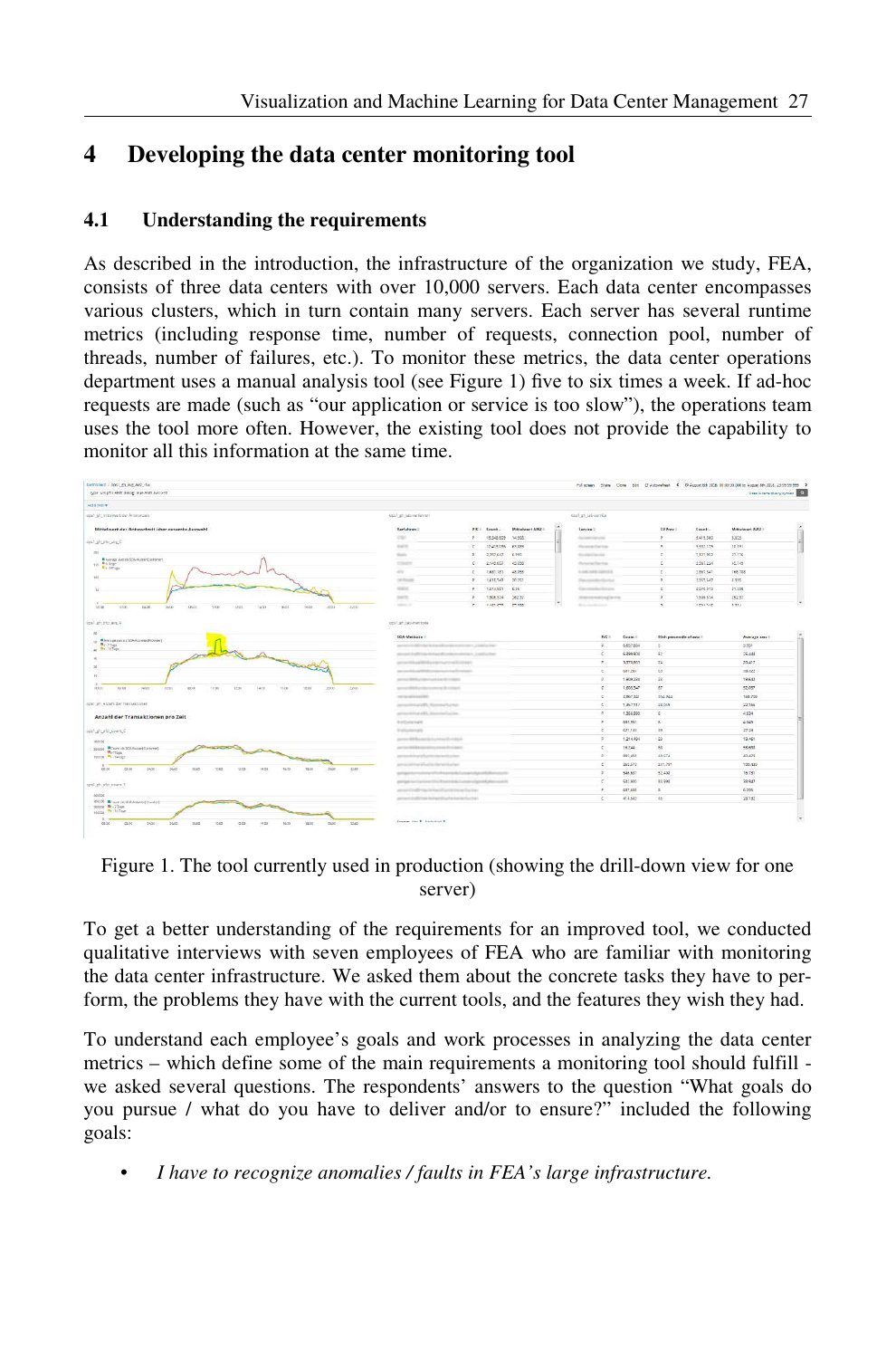#### 28 Alina Chircu, Eldar Sultanow, David Baum, Christian Koch, Matthias Seßler

- *I have to produce a more reliable and faster qualification of the operating state.*
- *I need to enable faster localization of the cause of an anomaly / disorder.*
- *I need to eliminate disturbances and to inform the relevant / affected it processes (IT departments) about existing disturbances and about the causes.*
- *I need to increase the ability of predicting failures of individual instances.*

The respondents' answers to the question "How do you use the current tool to accomplish this?" included the following work processes:

- *I look for peaks, zoom in, and evaluate individual logs.*
- *I have to search for information in several tools (dashboard views) and I need to combine this information to locate the source of a reported problem.*
- *I search manually for contexts such as: Within a process or area, the response time of a service increases. Why is that? - In order to find out, I have to use the Kibana Dashboard to inspect the affected time period. I search for indicators that point to the cause of the problem. This might be for example another process, started by another department that shares the common resources.*
- *The ability to predict failures on individual instances is currently not possible with the tool.*

The question "What are the problems with the current tool?" generated the following statements:

- *The constant drill-up and drill-down is cumbersome you do not have everything at a glance.*
- *Expert knowledge is required for each tool. Moreover data analysis know-how is required, but it is not available.*
- *This is a fairly time-consuming manual search process.*
- *Predictability is not possible. Even worse is that we (in the operations department) are often not even able to locate problems and their causes.*

In order to gain insight into possible future requirements, we asked the question "What other features would the future system need to fully round out the entire work in the company?" This generated the following list of desired features:

- *It would be great to have a mechanism in the application that draws attention to anomalies.*
- *A system that conveniently allows a human acquisition/cognition of such anomalies, thanks to advanced visualization techniques. A feature that does not force you to search for a needle in a haystack by drilling up and drilling down.*
- *A machine learning based classification of service quality would be great.*
- *Incorporating machine learning for the localization of anomalies sounds like a promising feature to me.*
- *The ability to make "intelligent" suggestions such as "batch X of IT department Y might be the cause of the delays in IT department Z we are seeing" would be brilliant*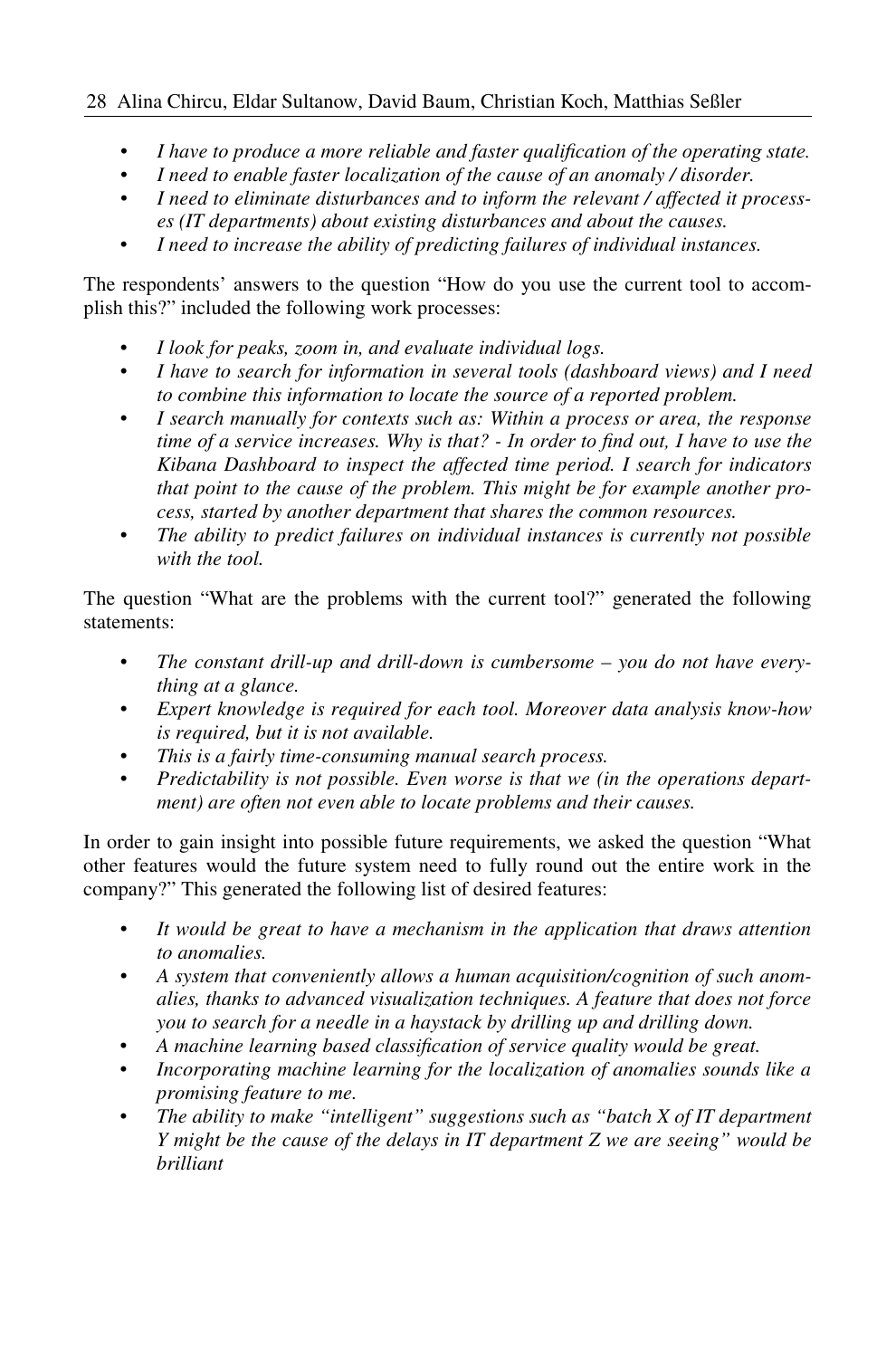• *The future tool should not only apply machine learning for time series analysis and prediction. It should also predict and alert future expected outliers / peaks.*

#### **4.2 Implementation**

Based on the requirements obtained through interviews (see section 4.1) as well as on our review of existing monitoring solutions for large infrastructures (see section 2), we implemented a web-based 3D prototype as an Angular 6 application running on Node.js. The first version of the prototype only supports one failure class, i.e., the response time metric. Figure 2 presents a screen shot of the prototype. To visualize the utilization of the infrastructure we adopt the 3D city visualization metaphor used in other large systems applications (see section 2). We depict each server as a house in the city visualization and we use a runtime metric as the height of the building (i.e. response time in our first prototype). The houses are clustered according to the hierarchical structure of the clusters and data centers. Each cluster has its own color to make the distinction easily. The area of each building is constant in order to avoid any biases during analysis. Following user input, we also made several updates to the initial prototype (for example, the outage of a server instance is visualized by an empty square; in addition, in order to prevent the situation when a peak makes the visualization unusable because small bars would not be visible anymore, we introduce a logarithmic scale). Apart from the limitation to one failure class, the prototype supports all requirements initially obtained from the users.



Farben Datum Confin Unload

df all pseudo-01.csv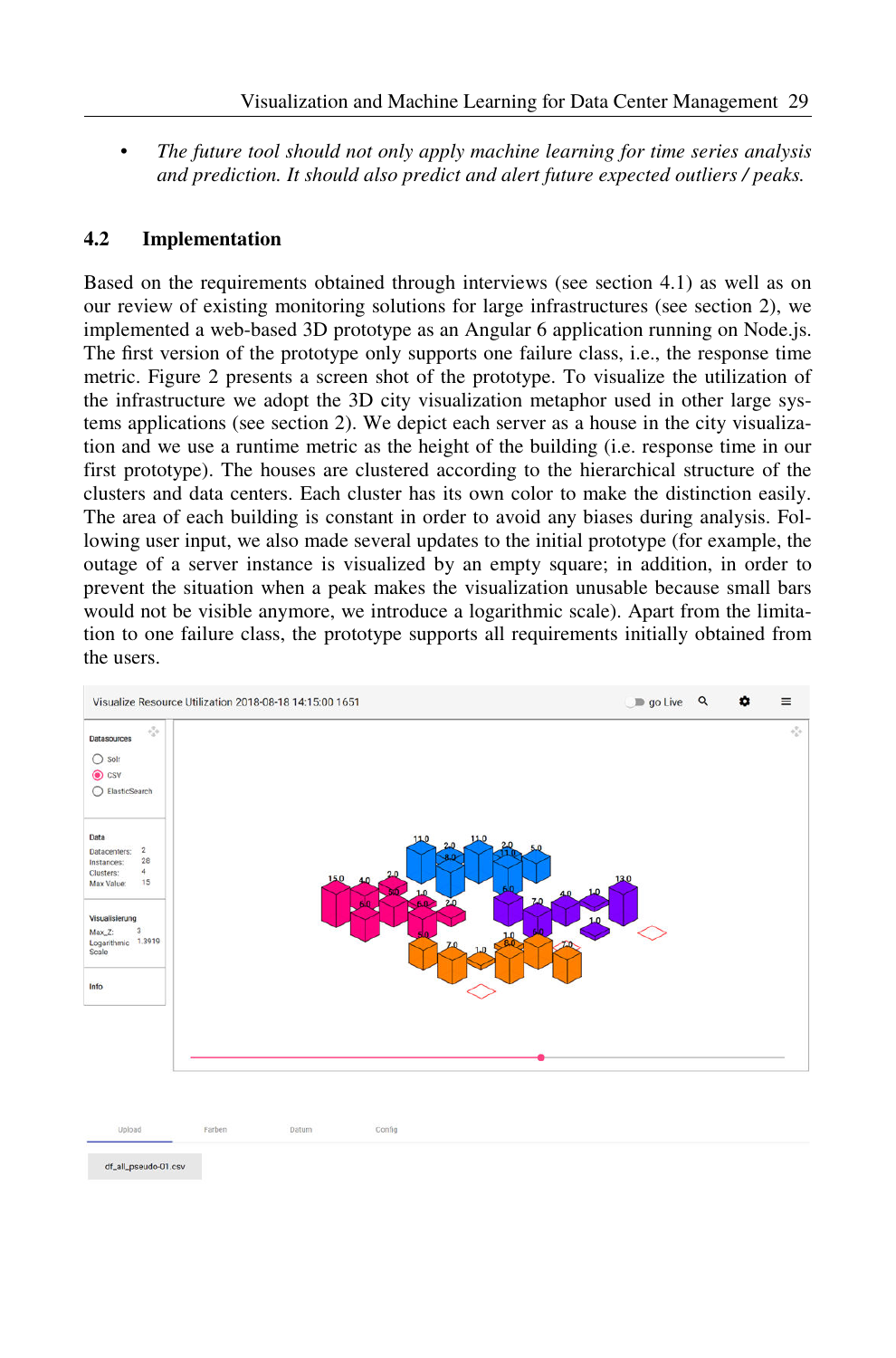Figure 2. The prototype (2 data centers, 4 clusters, 28 server instances)

The prototype architecture is depicted in Figure 3. The architecture is organized into three layers: a bottom layer for data storage and retrieval, a middle layer for processing and analyzing the data, and a top layer for data visualization. Data transformation (in the bottom layer), also referred to as preprocessing, and data analysis (in the middle layer) are mainly performed using Python packages. The top data visualization layer including the graphical user interface uses JavaScript, since the frontend is an Angular 6 application. It also uses Three.JS and D3-3D, which are JavaScript-based frameworks that allow us to display the utilization data and the infrastructural status of the data centers, clusters and server instances in three dimensions. Our experience indicates that, for large data sets, the Three.js framework scales up extremely well as the amount of data to be displayed grows.



Figure 3: Architecture of the prototype

The prototype provides several options regarding data:

(1) The data is loaded from a CSV file where each row contains a timestamp, a value for the metric being visualized, and the IDs of the corresponding data center, cluster, and server instance. The user can analyze the utilization situation at different times by using a slider.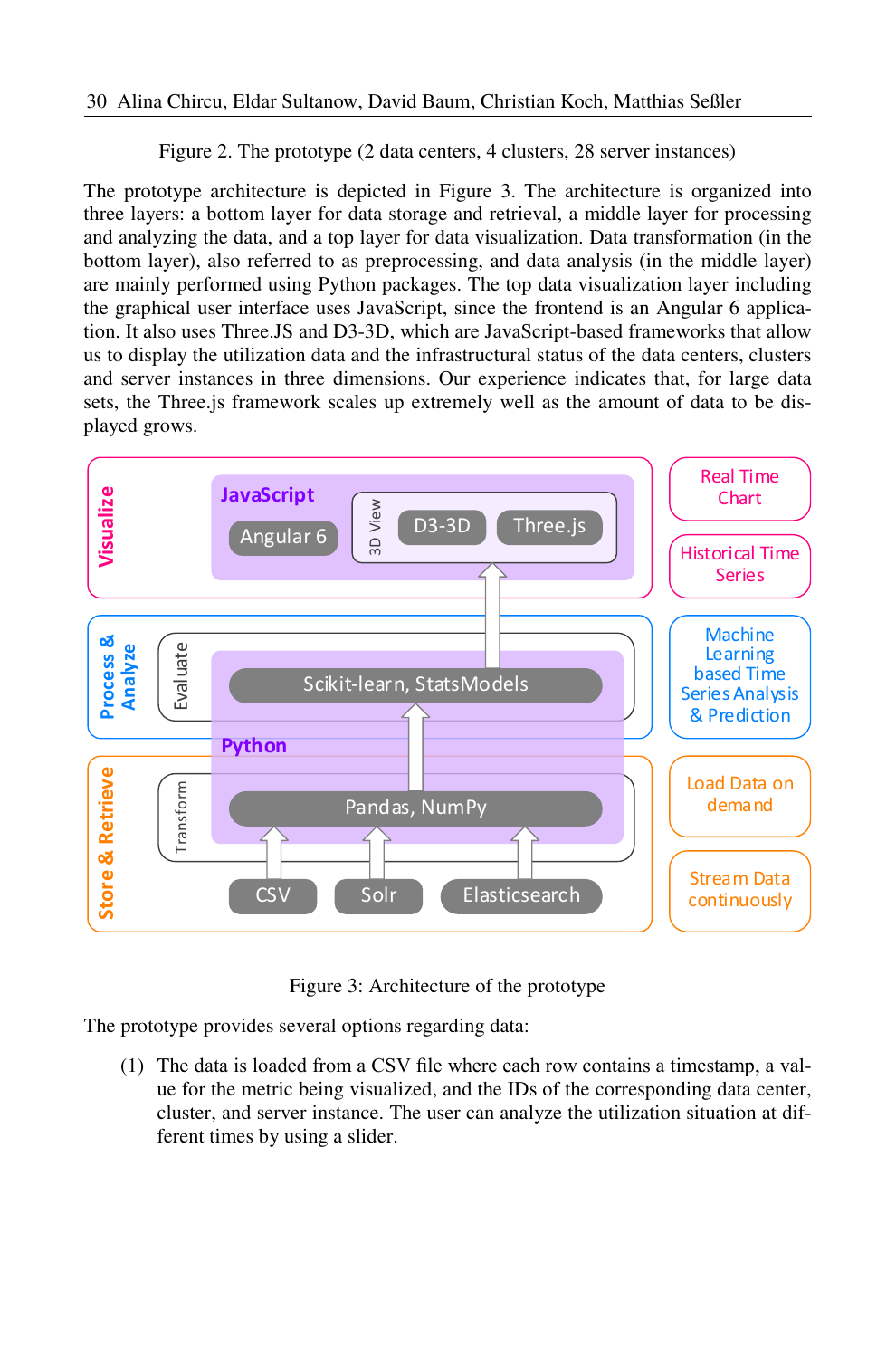(2) The data, which is collected within the infrastructure (in our case it is collected from an enterprise service bus) is provided by the time series database Elasticsearch (Solr, Prometheus, or Graphite are other possible choices) and is continuously flowing into our system. The data is provisioned for visualization using the D3 Streaming JSON functionality, which enables us to show a Real-Time 3D Chart.

With a horizontal slider it is possible to switch between certain points in time or view the changes over time in fast motion. From our point of view this outperforms alternatives such as bar charts or conventional time-series representations for multiple reasons. First, our visualization scales up to many hundreds of server instances, which cannot be achieved with time-series representations for every single server. Second, the servers get clustered in a natural way representing the hierarchy of the infrastructure. Using the third dimension (time) helps the user recognize irregularities. Figure 4 presents an example of how this feature allows comparisons over time.



Figure 4: Visualizing changing load distribution (screenshots of the load distribution at three different points in time)

The prototype also provides several options for visualizing the data: a historical view, a real-time chart, and a dashboards with alerts and analyses based on machine learning processing, which enables time series forecasting and time series anomaly detection through supervised learning (this last feature is currently under development). We chose machine learning for our prototype because machine learning models have been successfully applied to time series forecasting and are hypothesized to be better suited for realworld applications, especially for non-linear cases [BTL13, Ah10].

#### **4.3 Evaluation**

To investigate the usefulness of the presented visualization we conducted an ADR-based prototype evaluation with the same participants in the requirements interviews. We asked them to use the prototype to identify operational anomalies based on utilization / load data. The data was gathered from three data centers, four clusters and several dozen nodes from FEA's infrastructure. After completing the tasks with the prototype, the participants also used the existing tool that is currently used in production. We then asked them which visualization they prefer and why. Most participants preferred the new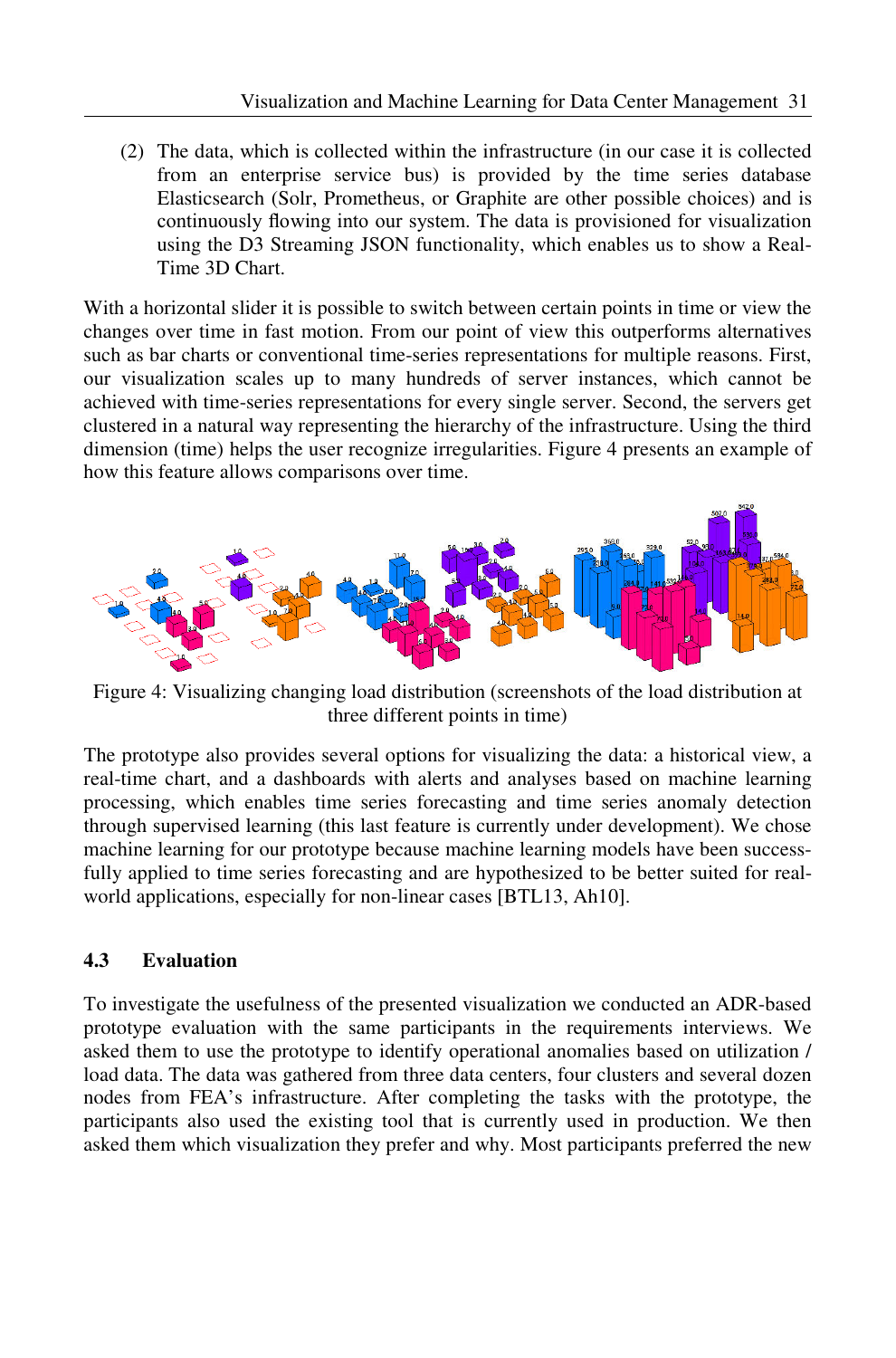system, and made the following comments regarding the improvements the prototype offers compared to the existing tool:

- *The prototype visualizes each instance in each cluster and data center at a glance. Here I get through faster.*
- *I have a visualization of all service-relevant metrics in one view.*
- *The three-dimensional view allows me to see more and to recognize more quickly how load behavior is related – and this without the need to correlate manually different views.*
- *The visualized time series data can be incorporated into a predictive analytics model. So we would utilize the load time series of those components that have failed, for predicting the failure of other components.*

Considering that the participants are much more used to the old tool, this is a very promising result. Nevertheless, there is still room for improvement. The participants made the following improvement suggestions during the ADR-based prototype evaluation (some of which we have already implemented):

- *Placeholders for non-present instances.*
- *Slider for adjusting the maximal height.*
- *Logarithmic scaling of the cuboids.*
- *Color configuration panel.*
- *Hover effects with details of the instance.*
- *Lazy loading the data.*
- *Real-time capability.*
- *Info and control panel for configuring the rules of parsing the CSV file (which columns are the relevant ones).*
- *Highlight important points on the x-axis.*
- *Interpolating values so that there are no extreme hops between values along the x-axis.*
- *A drop down menu for selecting IT departments.*

We have already implemented the first four points of the list. As soon as the remaining points have been implemented, we will re-evaluate the visualization.

## **5 Conclusions, limitations and future research**

In this paper, we follow an action design research methodology to develop a novel tool that can help data center employees visualize complex infrastructures and monitor metrics of interest. We base our design on an analysis of the data center infrastructure of a large German federal agency, on interviews conducted with the agency's employees, and on a review of existing data center and other large infrastructure monitoring solutions. We present the architecture and implementation of the web-based 3D prototype for the tool, as well as the results of the prototype evaluation with real-world users – the majori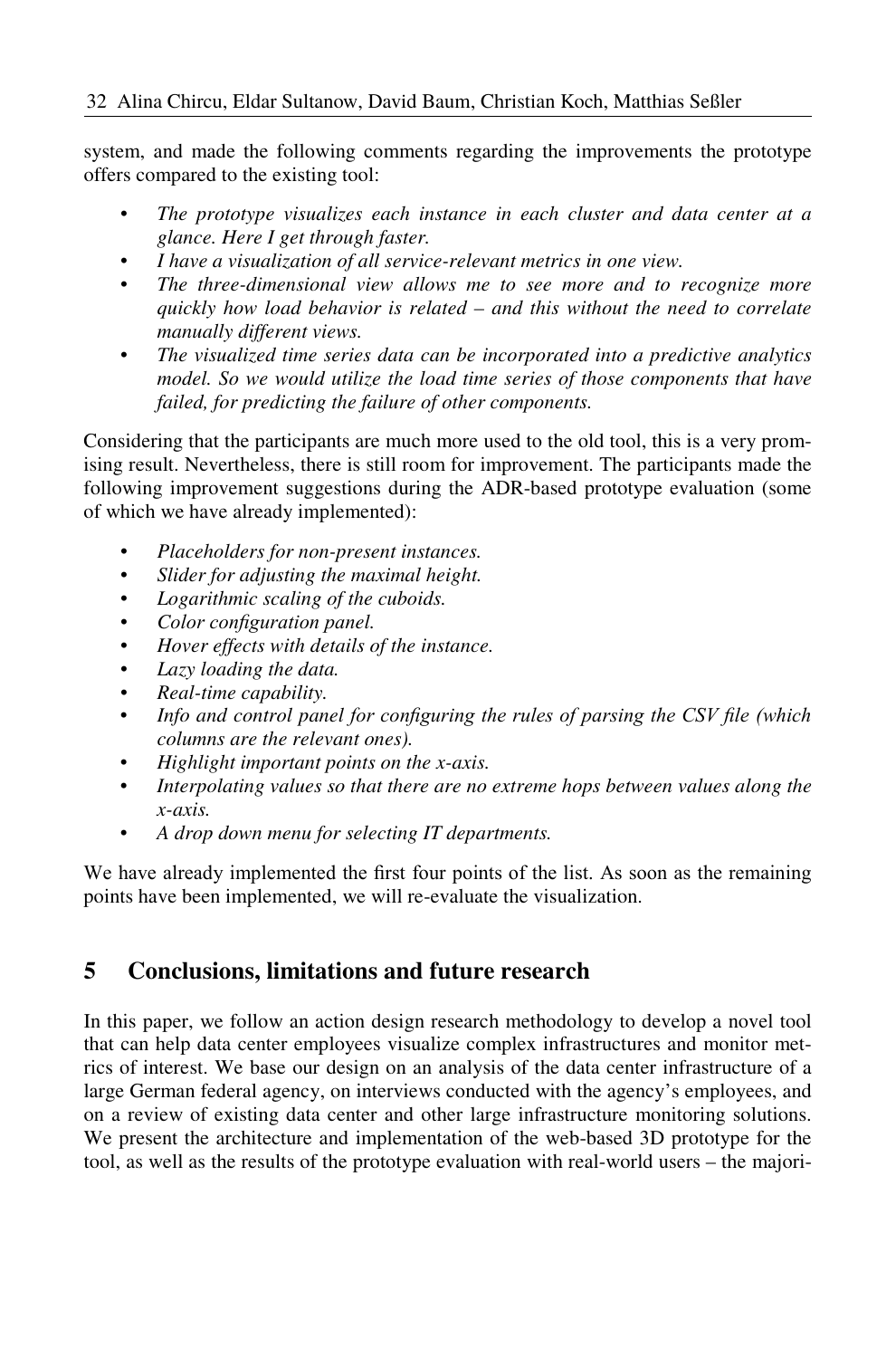ty of whom preferred the new tool, which provided a significantly better option and enabled visualization of historical data for all server instances at the same time, as well as real-time charts. To the best of our knowledge, an approach for three-dimensionally visualizing the load of servers that reside in a data center, grouped in clusters and by specialized function, such as depicted by our prototype, does not yet exist. Thus, the tool described in this paper adds to the emerging research on innovative solutions for data center management through visualization, analytics and machine learning.

Currently, the biggest limitation of our prototype is that it visualizes one metric. However, it is just a question of development effort to add more meta-data and allow classification of different performance issues. For instance, the meaning of the height of the buildings could be chosen at runtime by the user depending on what metric the user is interested in. In addition, we do not use the full potential of predictive analytics at this moment – it is still under construction. We are planning a full-fledged machine learningbased time series analysis and prediction functionality, which will be capable of forecasting the course of the time series and predicting outages, peaks, or other events that require attention. This component is not yet implemented, but considered as a next step for future releases.

### **References**

| [Ah10]  | Ahmed, N. K.; Atiya, A. F.; Gayar, N. E.; El-Shishiny, H.:An Empirical Comparison<br>of Machine Learning Models for Time Series Forecasting. Econometric Reviews, 29/5,<br>2010, pp. 594-622.                 |
|---------|---------------------------------------------------------------------------------------------------------------------------------------------------------------------------------------------------------------|
| [Ba97]  | Baskerville, R.: Distinguishing Action Research from Participative Case Studies.<br>Journal of Systems and Information Technology, 1/1, 1997, pp. 24-43.                                                      |
| [Be13]  | Berral, J. Ll.; Gavaldà, R.; Torres, J.: Empowering Automatic Data-Center Manage-<br>ment with Machine Learning. In: Proceedings of the 28th Annual ACM Symposium on<br>Applied Computing, 2013, pp. 170-172. |
| [BM04]  | Baskerville, R.; Myers, M. D.: Special Issue on Action Research in Information Sys-<br>tems: Making IS Research Relevant to Practice: Foreword. MIS Quarterly, 28/3, 2004,<br>pp. 329-335.                    |
| [BMS06] | Behera, S.; McBride, S. P.; Smith, J. D.: US Patent: Capacity and Load Analysis in a<br>Datacenter, 2006.                                                                                                     |
| [BS16]  | Brockmann, C.; Sultanow, E.: Enterprise Architecture Management - Aktueller Stand<br>und Ausblick. In (Mayr, H. C.; Pinzger, M., eds.): INFORMATIK 2016. Gesellschaft<br>für Informatik, Bonn, p. 771, 2016   |
| [BSC17] | Brockmann, C.; Sultanow, E.; Czarnecki, C.: Unternehmensarchitektur in Forschung<br>und Praxis. In (Eibl, M.; Gaedke, M., eds.): INFORMATIK 2017. Gesellschaft für<br>Informatik, Bonn, p. 2041, 2017.        |
| [BSC18] | Brockmann, C.; Sultanow, E.; Czarnecki, C.: Enterprise Architectures between Agility<br>and Traditional Methodologies. In (Czarnecki, C.; Brockmann, C.; Sultanow, E.;                                        |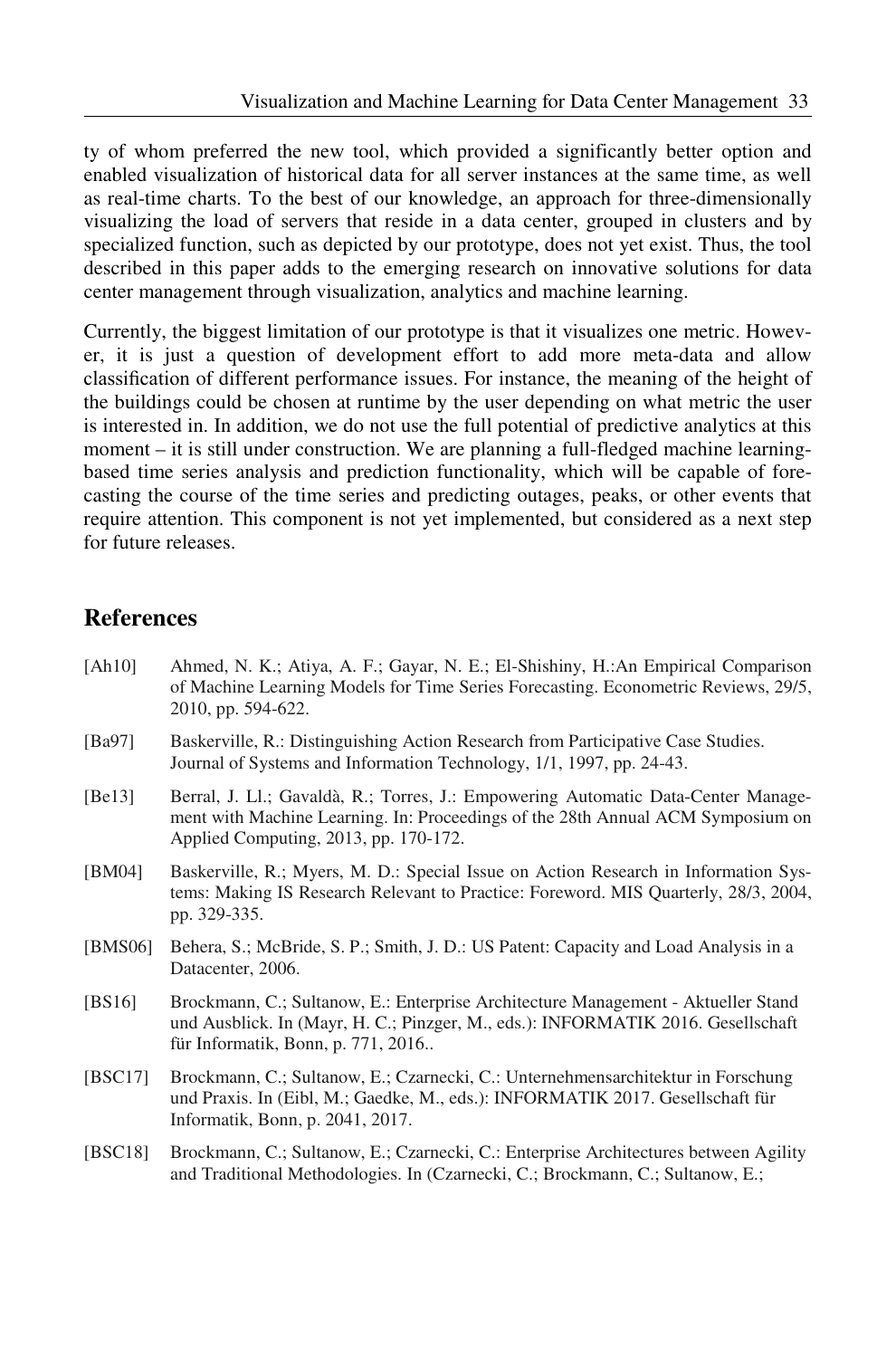Koschmider, A.; Selzer, A., eds.): Workshops der INFORMATIK 2018 - Architekturen, Prozesse, Sicherheit und Nachhaltigkeit, Köllen Druck+Verlag GmbH, Bonn, p. 15, 2018.

- [BTL13] Bontempi, G.; Taieb, S. B.; Le Borgne, Y. A.: Machine Learning Strategies for Time Series Forecasting. In (Aufaure, M.-A.; Zim ́anyi, E., eds.): eBISS 2012, LNBIP 138, Springer, Berlin, pp. 62–77, 2013.
- [Fi08] Fisher, D.; Maltz, D. A.; Greenberg, A.; Wang, X.; Warncke, H.; Robertson, G.; Czerwinski, M.: Using Visualization to Support Network and Application Management in a Data Center. 2008 IEEE Internet Network Management Workshop, 2008.
- [GRD13] Gilbert, P.; Ramakrishnan, K.; Diersen, R.: From Data Center Metrics to Data Center Analytics: How to Unlock the Full Business Value of DCIM. CA Technologies White Paper, 2013.
- [Kl19] Kleyman, B: How the Data Center Industry Is Supporting Digital Transformation in 2019. Data Center Knowledge, 2019, https://www.datacenterknowledge.com/afcom/how-data-center-industry-supportingdigital-transformation-2019, accessed: 17/04/2019.
- [LBB18] Libri, A; Bartolini, A; Benini, L.: DiG: Enabling Out-of-Band Scalable High-Resolution Monitoring for Data-Center Analytics, Automation and Control. The 2nd International Industry/University Workshop on Data-center Automation, Analytics, and Control, Dallas, Texas, 2018.
- [Mo05] Moore, J.; Chase, J.; Farkas, K.; Ranganathan, P.: Data Center Workload Monitoring, Analysis, and Emulation. Eighth Workshop on Computer Architecture Evaluation using Commercial Workloads, 2005, pp. 1-8.
- [MZ15] Müller, R.; Zeckzer, D.: The Recursive Disk Metaphor A Glyph-based Approach for Software Visualization. Proceedings of the 6th International Conference on Information Visualization Theory and Applications, SciTePress, 2015, pp.171–176.
- [Og17] Ogami, K.; Kula, R. G.; Hata, H.; Ishio, T.; Matsumoto, K.: Using High-Rising Cities to Visualize Performance in Real-Time. IEEE Vissoft 2017.
- [RWR06] Ross, J. R.; Weill, P.; Robertson, D.: Enterprise Architecture as Strategy: Creating a Foundation for Business Execution. Harvard Business Press, Boston, 2006.
- [Sc18] Schilbach, J.: Analyse, Erzeugung und Evaluation animierter Softwarevisualisierungen. Doctoral Dissertation, Leipzig University, Leipzig, Germany, 2018.
- [Se11] Sein, M. K.; Henfridsson, O.; Purao, S.; Rossi, M.; Lindgren, R.: Action Design Research. MIS Quarterly, 35/1, 2011, pp. 37-56.
- [TBM08] Taylor, T.; Brooks, S.; Mchugh, J.: Netbytes Viewer: An Entity-Based Netflow Visualization Utility For Identifying Intrusive Behavior. Mathematics and Visualization, 2008, pp. 101–114.
- [VKP] Vaishnavi, V.; Kuechler, W.; Petter, S. (eds.): Design Science Research in Information Systems, DESRIST.org, 2004 (created in 2004 and updated until 2015 by Vaishnavi,